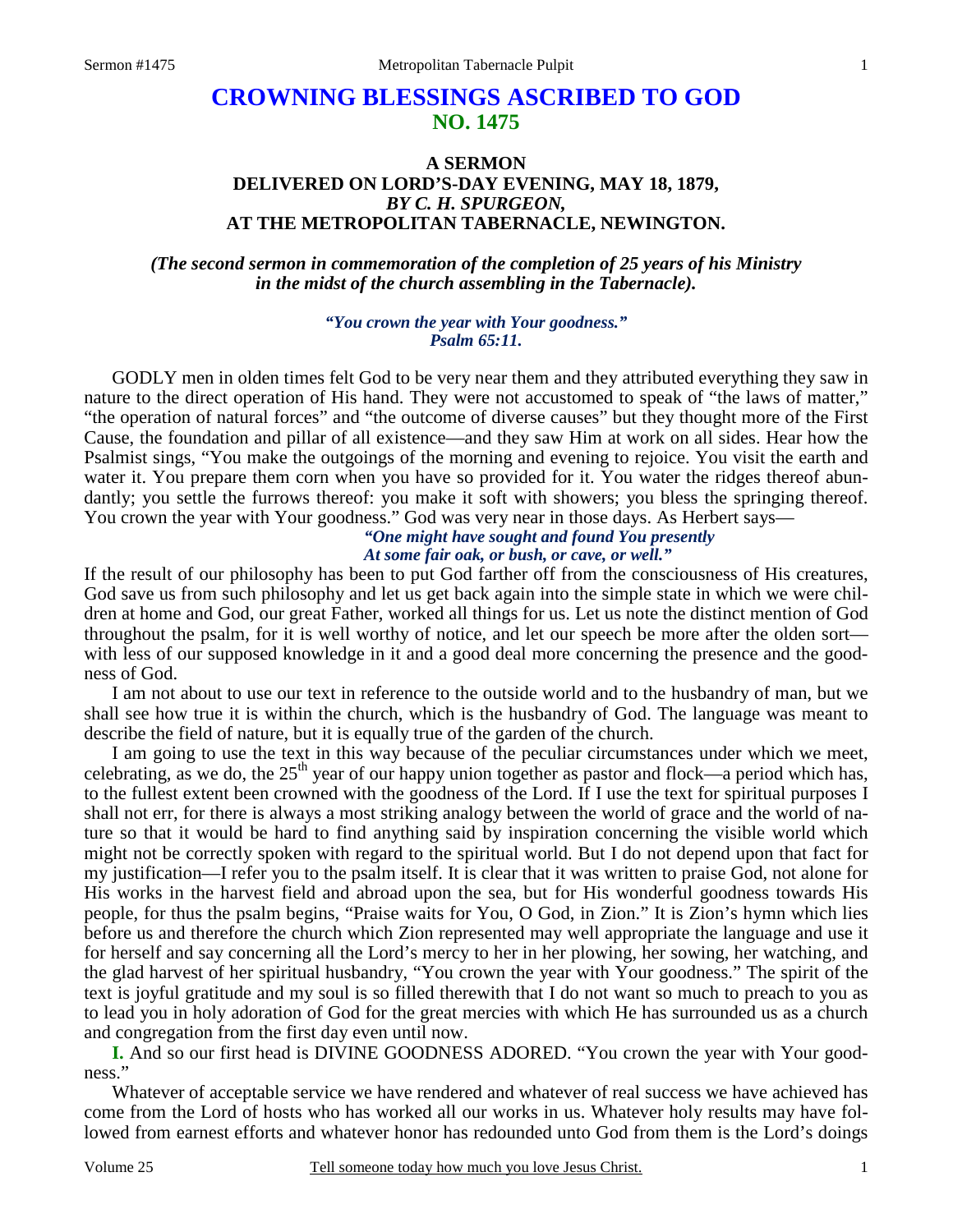and it is marvelous in our eyes. "Not unto us, not unto us, O Lord, but unto Your name be glory for Your mercy and for Your truth's sake." Your goodness, not ours, has crowned the work. Your goodness, indeed, it is which makes every good work good and gives to every good its crown. From its first conception, even to its ultimate conclusion, all virtue is of You. From blade to full corn, all the harvest is of You, O Lord, and to You let it be ascribed. Let us, therefore, praise the Lord with all our hearts for 25 years of prayer and effort, of planning and working, of believing and rejoicing which He has crowned with His goodness.

 We will try to follow the run of the psalm and our first note shall be this—*praise must be for God alone*. "Praise waits for You, O God, in Zion." Not for men, nor for priests, nor for pastors, presbyters, bishops, ministers, or whatsoever you choose to call them—"Praise waits for You, O God, in Zion." Whosoever shall have done well in the midst of the church, let him have the love of his brethren, but let all the praise be unto You, O Most High. Far be it for the axe to exalt itself and forget him that fells therewith or for the sword to deprive the conqueror of his glory. Praise is silent while the best of men are passing by—it lays its finger on its lips till the Lord approaches and then bursts forth in gladsome song because *He* appears.

 Whatever else you do, my brethren, be sure that your soul magnifies the Lord and abhors the very idea of self-glorification. If the Lord has blessed you, shake off, as Paul shook off the viper from his hand, any idea of ascribing praise to yourself. We are mere vanity and to us belong shame and confusion of face—these are, so to speak, our belongings—the only dowry our fathers have left to us. What are we that the Lord should bless us? Did you bring a soul to Christ the other day? Bless the Holy Spirit who helped you by His power to do so divine a deed. Did you bear bold testimony for the truth but yesterday? Bless Him who is the faithful and true witness, that at His feet you learned how to be true—and by His Spirit were enabled to be brave. "Not unto us! Not unto us!" With vehemence we deprecate the idea of honoring ourselves. Again and again we put away the usurper's crown which Satan proffers us. How can we endure the base proposal? Shall we rob God of His glory? Even He from whom we derive our very existence? Perish, O pride, abhorred of God and man. O Lord, keep me from the approach of that shameful evil. Brethren, if you have any esteem among men, cast your crown at Jehovah's feet and there let it be. All honor be to God only.

*In this spirit, every action of the Christian church ought to be done*, for what says the second clause of the psalm? "Unto You shall the vow be performed." Brothers and sisters, we ought to praise God in all that we do by doing it to His praise. There must be no motive of this kind, "I must give because others give. I must attend at such-and-such a meeting because otherwise I should be missed." Cast away from you, I pray you, the service of any master but your Lord in heaven, for you cannot serve two masters. Honor the Lord in all that you do. Whether you teach the classes of the school or preach at the corner of the street or hand a tract to a passerby or preach to the multitude, let the vow be performed as unto the Lord. It is wonderful how sweet it is to do service when it is expressly done *to Him*. I do not marvel that the woman broke the alabaster box *over Him*. Breaking precious boxes and spilling priceless nard may be hard work of itself to selfish flesh and blood, but it becomes a self-gratifying luxury to do it *unto Him*. When our whole life shall be doing service unto the Well-Beloved whom to serve is honor and delight and for whom to die were a bliss unspeakable—then shall we have learned how to live. Lord, You crown the year with Your goodness and therefore we would do all things as unto You, expecting Your grace to assist our service, Your love to accept it, Your pity to forgive it, and Your power to make it effectual to Your own glory. Oh, that I had but power—and God the Holy Spirit has that power—first to take away from each of us all thought of self-glorification. And then to consecrate our entire being, even to our pulse and breath, to His praise whose love has made us what we are!

 Further, brethren, in praising God we may be helped to do so and to see how He crowns the year with His goodness when we *remember our answered prayers as a church*. What says the second verse? "O You that hears prayer, unto You shall all flesh come." I say it and there is no boasting in the saying of it, but there is a glorying in God that prayers have been heard which have been put up by this church in ways and manners which have not been less than marvelous. Such of you as have been with us from the beginning will remember times when, in our weakness and in our poverty, we cried to the Lord for help because of our need—and He heard us. Especially was this the case concerning the building of the house in which we are now assembled. Ah, how speedily He helped us! How liberally! How like a God!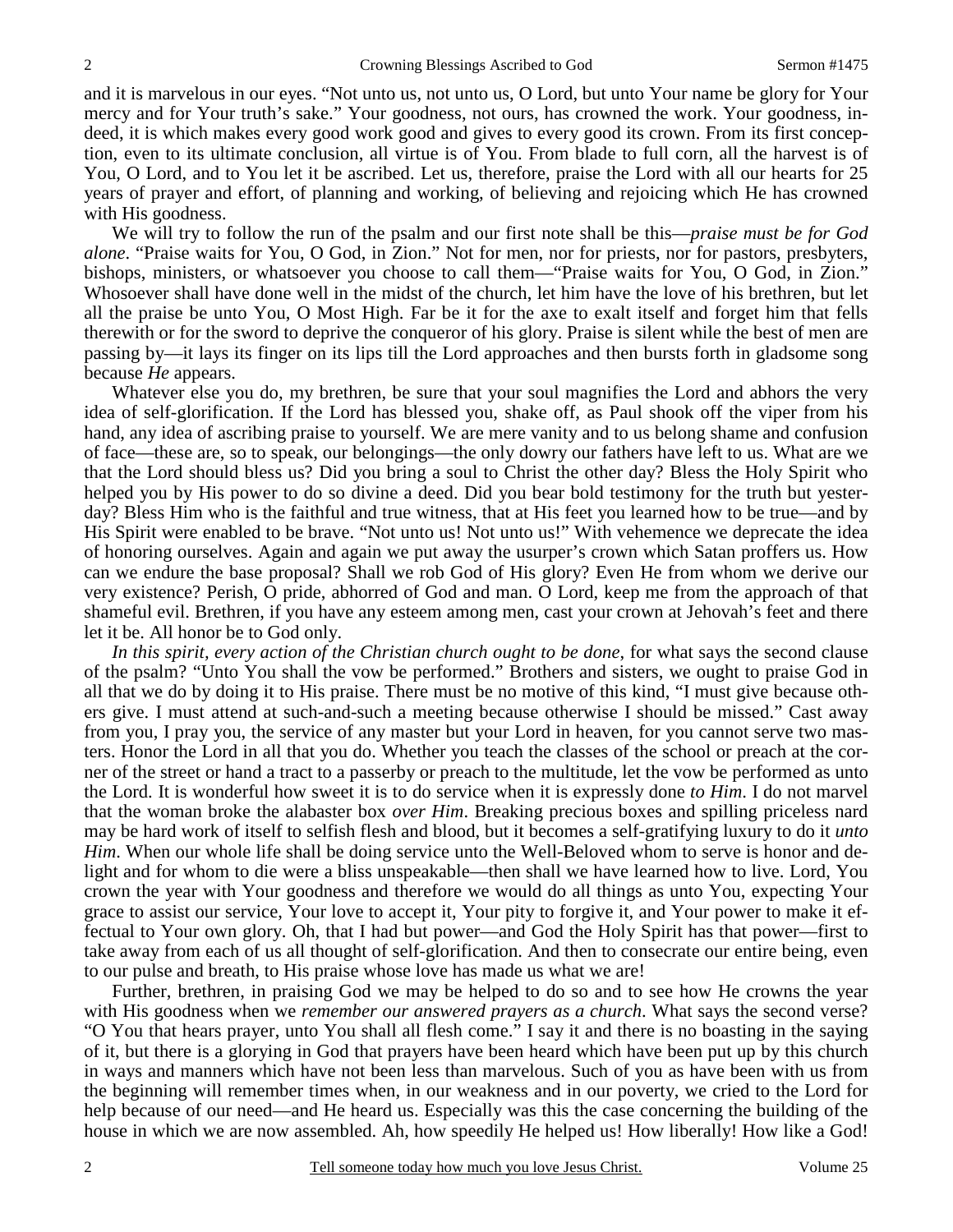When we have needed means to feed the children of our Orphanage, the prayer meeting on Monday night has been followed by a response before the week has gone round. When two or three of us have met together, unknown to all the rest, to lay special siege to heaven upon the appearance of troubles which we did not wish to tell to others, we have seen the arm of God made bare among us and we could no more doubt it than we could doubt our own existence. Oh, you that have had your prayers answered, praise the Lord who crowns your supplications with His acceptance. Remember that it is because of prayer that, as a church, we have continued to advance from strength to strength—and shall not our praises balance our prayers? If the Lord gives goodness, shall not we give gratitude? Our prayers confessed our dependence—we felt that our years could never be crowned unless the Lord crowned them and now that the blessing has come, let our praises prove our thankfulness while we cry, "You crown the years with your goodness."

 And, beloved friends, it may greatly increase our praise of God for all His goodness if we *think of our many sins.* Have we tried to serve Him? Alas, how often have we failed. The iniquities of our holy things might long ago have provoked the Lord to wrath. Among us has there not been much that His pure and holy eyes must have grieved over? The watchers of the church have sometimes come together in sore dismay over this and that which they have seen among the brotherhood and they have cried to God that He would put away the evil thing from among us or help us to overcome the evil one and reclaim the wandering. Nobody knows but God all the cares and anxieties which surround those that watch over such a flock as this. Who is sufficient for these things? Have we been made sufficient? Then infinite grace has done the deed. The best of us, whoever they may be, will be the first to bow before the Lord. And those among us who have exhibited a Christly character and have served the cause of Christ heartily will the most deeply feel that if the Lord had taken the candlestick out of its place and left us in the darkness, we had well deserved it. Eternally blessed be the name of the Ever Merciful. When we have sinned, we have always had an Advocate before the throne and the blood of sprinkling has ever been upon us to make us clean in the sight of the Lord. Blessed be His name, though iniquities prevail against us, yet as for our transgressions, He has purged them away and still does His church lift up her face and live in the smile of His love, rejoicing and triumphant. Beloved, this ought to make us praise God with all our hearts and the psalmist manifested the wisdom of inspiration in reminding us of it.

 And once more, the *sacred privileges which infinite mercy has bestowed* upon us should compel us with glad alacrity to magnify the name of God. See how the psalm proceeds! "Blessed is the man whom You choose, and cause to approach unto You, that he may dwell in Your courts. We shall be satisfied with the goodness of Your house, even of Your holy temple." Many now present first learned in this house their election of God, for here they were called by almighty grace and enabled to approach their heavenly Father. Blessed be the choosing and calling Lord who now gives us access to Himself and nearness to His person. Do you remember when you first drew near to Him with weeping eyes and melting hearts because His love had broken down your rebellious wills? Oh, it was a sorrowful coming, but it was a true coming, for God was calling you. And do you remember afterwards, when you came to Him with glad hearts and rejoicing eyes, for the Lord had put away your sin and you stood "accepted in the Beloved"? Oh, that glad day! Last Sunday we sang, "Happy day, happy day."

 And we may sing it every day and every morning and evening of our lives and not sing it too often. The Lord who chose us and called us and made us to approach Him has not since become our enemy, for He has allowed us ever since to dwell in His house. We are His children. We have not called upon Him like strangers, but we have dwelt in His house as sons and daughters. He has been abiding with us and we have been made to abide in Him. Shall we not praise Him for this? This very house of prayer has been to some of you a quiet resting place. You have been more at home here than when you have been at home. I will be bound to say that you recollect more happy times that you have had here than anywhere else—and these have put out of your memory the sad records of your hard battling in the world, even for a livelihood. I know that many of you live by your Sabbaths. You step over the intervening space from Lord's-Day to Lord's-Day as if the Lord had made a ladder of Sabbaths for you to climb to heaven by. And you have been fed in the Lord's house as well as rested. I know you have, for he who deals out the meat has been fed himself and when he is fed, he knows that others have like appetites and need like food and know when they get it. You have clapped your hands for very joy when redeeming grace and dying love have been the theme and infinite, sovereign, changeless mercy has been the subject of the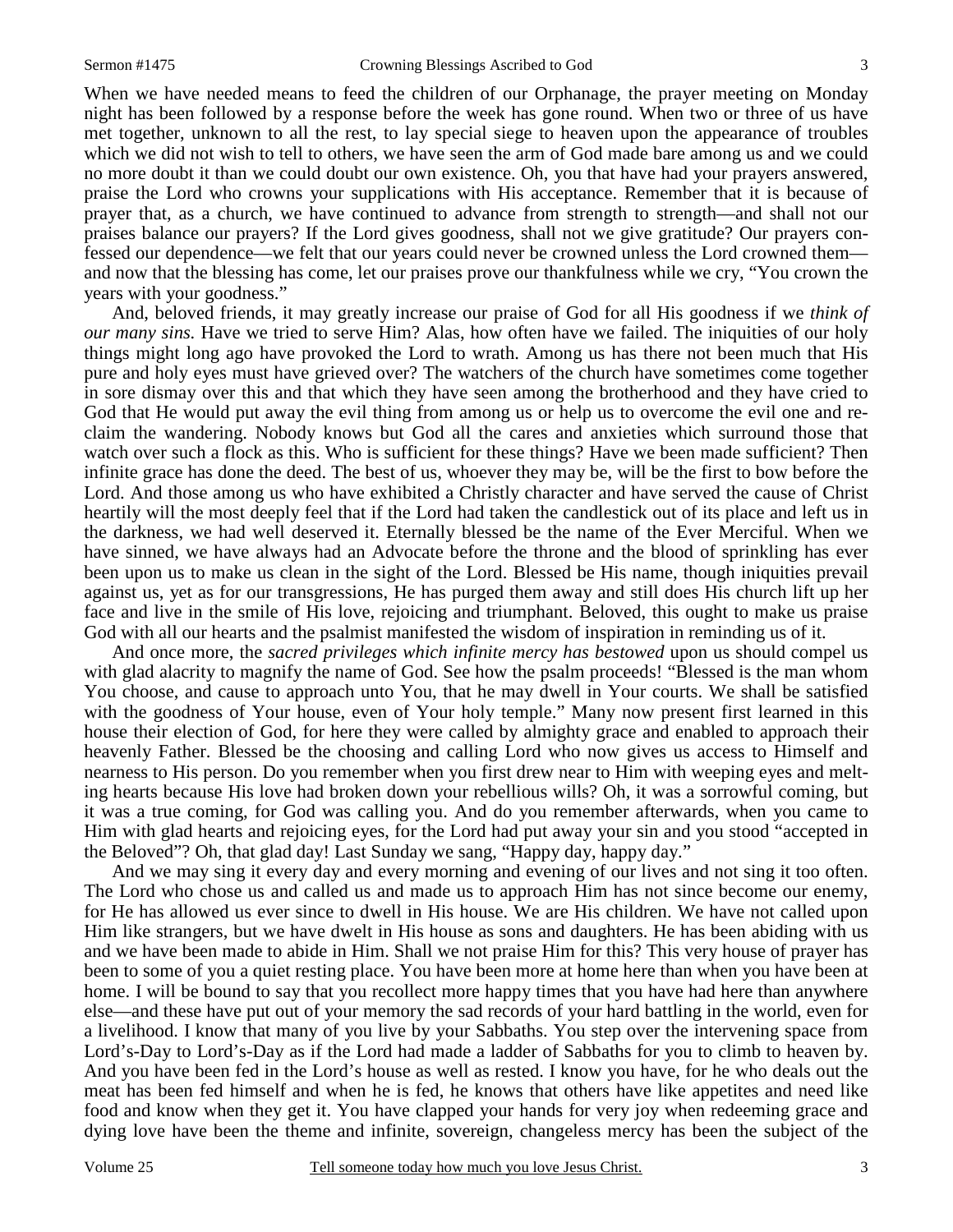discourse. Well now, by every happy Sabbath you have had, my brethren, by every holy Monday evening's prayer meeting, by every occasion on which God has met with you in any of the rooms of this building when a few of you at early morning or late in the evening have met together for prayer, by every time in which the visits of Jesus' love have charmed your soul up to heaven's gate, bless and magnify His name who has crowned the years with His goodness. There had been no food for us if the Lord had not given us manna from heaven. There had been no comfortable rest for us if He had not breathed peace upon us. There had been no coming in of new converts, nor going out with rapturous joy of the perfected ones up to the seats above if the Lord had not been with us and therefore to Him be all the praise.

 I do not suppose that any stranger here will understand this matter. It may even be that such will judge that we are indulging in self-acclamation under a thin disguise—but this evil we must endure for once. You, my brothers and sisters, who have been together these many years, know what is meant and you know that it is not within the compass of an angel's tongue to express the gratitude which many of us feel who for these 25 years have been banded together in closest and heartiest Christian brotherhood in the service of our Lord and Master.

 Strangers cannot guess how happy has been our fellowship or how true our love. Eternity alone shall reveal the multitude of mercies with which God has visited us by means of our association in this church. It is to some of us friend, nurse, mother, and home all in one. If we sing more heartily about ourselves as recipients of divine mercy than some might think comely, we can only say that we cannot help it. If you drop in at a marriage and there is much said at the wedding feast about the family and its history, you need not go and put it in the papers, nor even criticize the family greetings too closely. Very likely they do seem to look too exclusively at home affairs, but pardon them for once. Well, whether men forgive me or not, I must and will speak, but all I have to say is to ascribe every good thing unto the Lord alone, even to the God of Abraham, "the God of the whole earth shall He be called."

**II.** Now we will turn to a second point. In the second place, THE ENCIRCLING BLESSING OF THE DIVINE GOODNESS IS TO BE CONFESSED. The Psalmist sings, "You crown the year with Your goodness." As though God circled the year and put a coronet about its head—a gem for every month, a pearl for every day—a matchless crown of unceasing goodness which surrounds the whole year! Now I venture to say that the period of 25 years, or a whole quarter of a century, wears its royal crown even more conspicuously than any single year. From the first day even until now God has enclosed the whole time with His goodness. I make no exception. We had a dark day once, when we were scattered with sorrow, but as I read the fifth verse of the psalm, it is easy to work it into our praise—"By terrible things in righteousness will you answer us, O God of our salvation." Standing happily among you, addressing you in this calm and quiet manner, recall that night in which the multitude seemed to be taken with sudden panic and to rush madly from the house—and then we heard of dead and wounded in our congregation—and the preacher's heart was broken till he felt it would be well to die. Yet out of that calamity, with all its unspeakable grief, there sprang a blessing, the fruit of which we have continued still to reap. Yes, I make no exception to anything. Sick and ill oftentimes has the preacher been, but valued lessons have thus been taught to him and through him taught to the people. Sickness has fallen here and there and sometimes affliction and poverty—but you have, all of you, learned something under the rod and you have blessed God for His fatherly discipline filled with eternal benefit. Yes, Lord, it is true in our case, "You crown the year with Your goodness."

 Now, let us just look at this all-encircling goodness of the Lord which we have seen from the first day till now.

 I saw it, first of all, in inspiring the few brethren that met together as a church with confidence in God at the very outset. Our first meeting for prayer was, I think, more largely attended than our first sermon. The church was diminished and brought low, but the brethren prayed with great reliance upon God and showed no sign of distrust. They did not say, "Die." They did not believe in becoming extinct, but every man seemed resolved to set his face like a flint, to win prosperity at the hands of God—and for this I thank *Him*. Is He not said in our psalm to be the confidence of the ends of the earth? This confidence was the beginning of an endless chain of goodness. Then the Lord was pleased in infinite mercy to prepare men's hearts to hear the gospel. It was not possible, they said, that great places could be filled with crowds to hear the old-fashioned gospel. The pulpit had lost its power, so unbelievers told us, and

4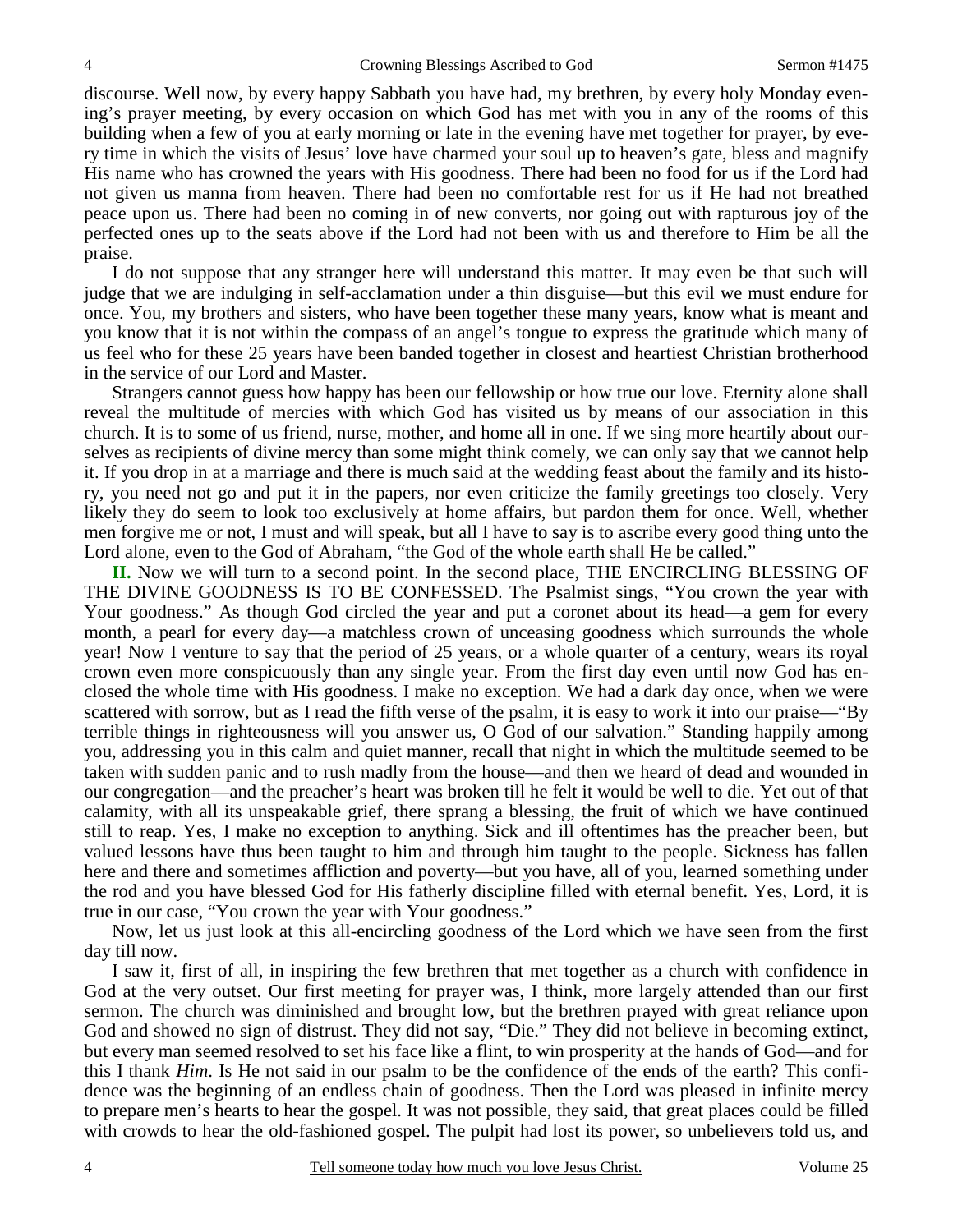yet no sooner did we begin to preach in simple strains the gospel of Christ, then the people flew as a cloud and as doves to their windows. And what listening there was at Park Street, where we scarcely had air enough to breathe! And when we got into the larger place, what attention was manifest! What power seemed to go with every word that was spoken. I say it, though I was the preacher, for it was not I, but the grace of God which was with me. There were stricken down among us some of the most unlikely ones. There were brought into the church and added to God's people some of those that had wandered far away from the path of truth and righteousness—and these, by their penitent love, quickened our life and increased our zeal. The Lord gave the people more and more a willingness to hear and there was no pause in the flowing stream of hearers, nor in the incoming of converts. The Holy Spirit came down like showers which saturate the soil till the clods are ready for the breaking. And then it was not long before we heard on the right and on the left the cry, "What must we do to be saved?" We were busy enough in those days in seeing converts and thank God we have been ever since. We had some among us who gave themselves up to watch for the souls of men and we have a goodly number of such helpers now, perhaps more than we ever had and thank God, these found and still find many souls to watch over. Still the arrows fly and still the smitten cry out for help and ask that they may be guided to the great healing Lord. Blessed be God's name for this. He went with us all those early days and gave us sheaves even at the first sowing, so that we began with mercy and He has been with us even until now—till our life has become one long harvest-home.

 I am bound to acknowledge with deep thankfulness that during these 25 years the word has been given me to speak when the time has come for preaching. It may look to you a small thing that I should be able to come before you in due time, but it will not seem so to my brothers in the ministry who recollect that for 25 years my sermons have been printed as they have been delivered. It must be an easy thing to go and buy discourses at sixpence or a shilling—each ready lithographed—and read them off as hirelings do, but to speak your heart out every time and yet to have something fresh for 25 years is no child's play. Who shall do it unless he cries to God for help? I read but the other day a newspaper criticism upon myself in which the writer wondered that a man should keep on year after year with so few themes and such a narrow groove to travel in. But my brethren, it is not so. Our themes are infinite for number and fullness. Every text of Scripture is boundless in its meaning. We could preach from the Bible throughout eternity and not exhaust it. The groove narrows? The thoughts of God narrow? The divine word narrow? They know it not, for His commandment is exceeding broad. Had we to speak of politics or philosophy, we had run dry long ago—but when we have to preach the Savior's everlasting love—the theme is always fresh, always new. The incarnate God, the atoning blood, the risen Lord, the coming glory—these are subjects which defy exhaustion. Yet we bless the Eternal Spirit who gives both seed to the sower and bread to the eater, that we have had spiritual food for our people as often as the season has come round! I must render my special note and if at any time you have been blessed by the word I have spoken, you must render your tribute, too. All these years He has crowned us with His goodness by giving us the good Word to preach in His name.

 But, dear brethren, I am most happy to thank God for crowning the years with His goodness by helping us in the reaping and gathering in of souls. I say, "us," advisedly. Here we have had a church which from the first began to seek the souls of men. If any of you do not work for Christ, I should think you have a hard time of it among us, for one or another is pretty sure to use the ox-goad upon you. Both by example and by precept and by the general spirit of the brotherhood, idlers stand rebuked. Our brethren and sisters from the first began working for the good of men as best they could. Not in a fine, artistic manner—I do not think we ever tried that—we did it in a very bland manner, but we went at it with all our hearts. Our young brethren tried their hands at teaching and preaching—very likely it was intellectually very poor preaching—but it was full of heart and it did good in spite of its imperfections. The teaching and the looking after converts, the trying to form new churches, the opening of prayer meetings, and all sorts of holy works were not done after any set fashion—but they were done somehow and often done with a desperate valor and a simple faith which surprised and cheered me. Often and often have I brushed the tears from my eyes when I have received from some here present offerings for the Master's work which utterly surpassed all my ideas of giving. The consecration of your substance by some among you has been apostolic. I have known those who have so given from their poverty that they have sometimes given all that they had—and when I have even hinted at their exceeding the bounds of prudence,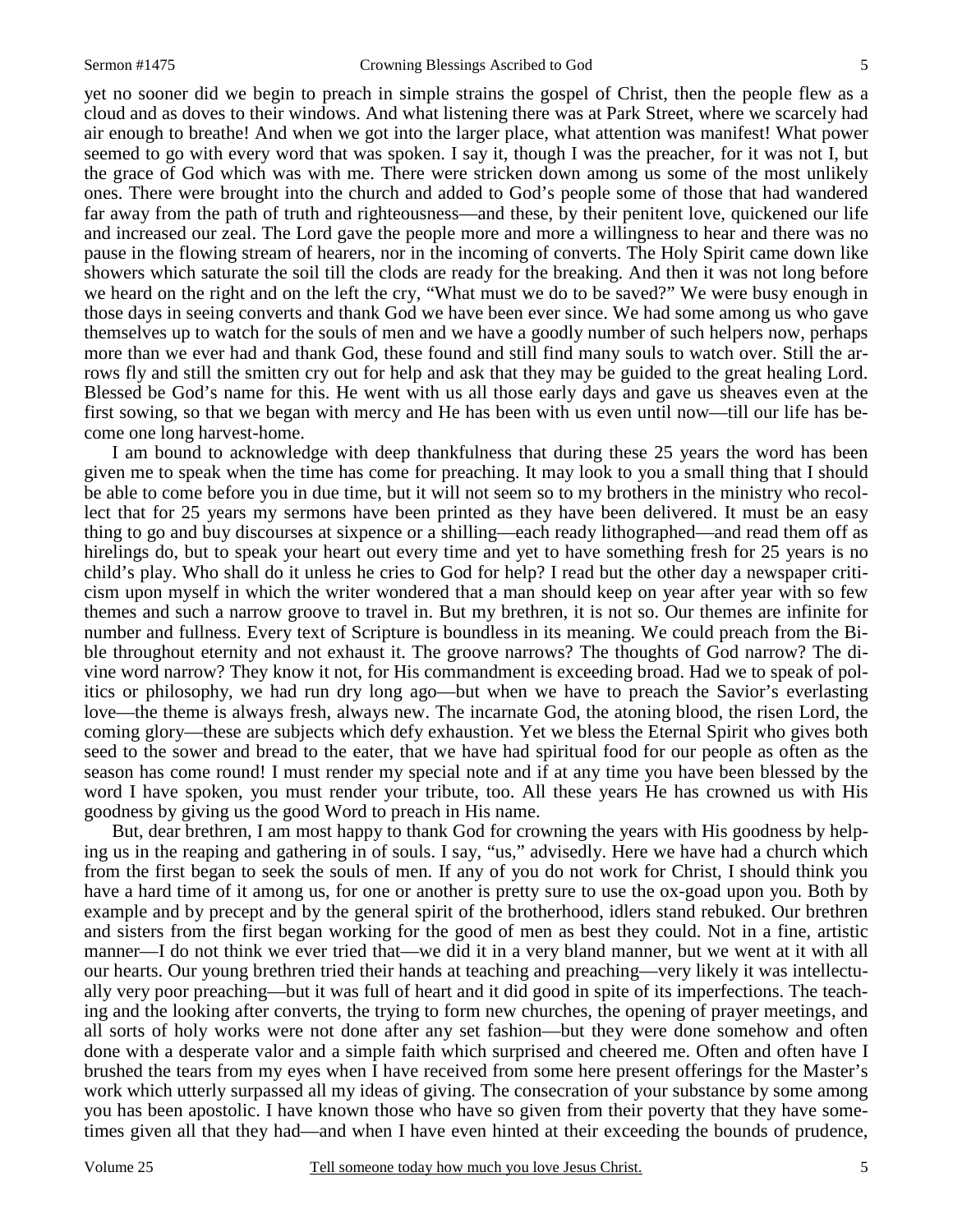they have seemed hurt and pressed the gift again, for some other work of the Master whom they love. The Lord knows every one of your hearts—wherein you have come short He knows and may His grace forgive—but where, as I most honestly bear witness, many here have gone up to the measure of their ability and even beyond it, He knows and will reward. For your zeal, industry, and consecration I must bless the Lord who crowns the years with His goodness.

 There are few among you, I should think, who have worked for the Master who have not seen most encouraging results in the conversions of those for whom you have cared. Certainly there are many among you between whom and myself there might pass a telegraphic glance awakening glad memories. You have brought to me one after another souls that you have won. You wanted me to speak to them personally because you have an idea that I might be tenderer than anybody else. I am afraid you think too highly of me in this respect. Still I have been right glad to see those you brought to me because they were your children. How glad I have been that, inasmuch as I brought you to Christ through His grace, when you have brought others to Christ I have seemed to be a sort of grandfather in your midst, rejoicing in your joy, triumphing in your success. And I mean it sincerely when I say that I look upon many of you with an intense love and satisfaction because God has made you great winners of souls. You have not sat here to listen to me and to enjoy your Sundays, but you have been sowers of the good seed. You have many times denied yourselves the privileges of God's house that you might go and look after others—and the Lord has given you your wages. How many you have brought back whose feet had almost gone! How many you have helped by sweet encouragement when they have been depressed! I know not all your labors of love, but God knows. This much I know, that the pastorate of this church is practically carried out by the church itself. Beloved elders labor with a diligence which I cannot too much commend, still it were impossible with 5,000 persons to care for, that a few men should fulfill the service. You watch over one another in the Lord and for this I bless Him, to whom must be rendered all the praise. I feel the more free to speak about what He has worked by you and in you because you will not take any glory to yourselves but lay it at His feet. Lord, You have blessed us exceedingly beyond what we asked or even thought—and in return we bless You! When I recollect how as a boy, I stood among you and feebly began to preach of Jesus Christ and how these 25 years without dissension, ay, without the dream of dissension, in perfect love compacted as one man, you have gone on from one work of God to another and have never halted, hesitated, or drawn back, I must and will bless and magnify Him who has crowned these years with His goodness.

**III.** Now I come to my closing point. It is this—THE CROWNING BLESSING IS CONFESSED TO BE OF God—not only the encircling blessing, but the crowning blessing. What is the crown of a church? Well, some churches have one crown and some another. I have heard of a church whose crown was its organ—the biggest organ, the finest organ ever played—and the choir the most wonderful choir that ever was. Everybody in the district said, "Now, if you want to go to a place where you will have fine music, that is the spot." Our musical friends may wear that crown if they please. I will never pluck at it or decry it—I feel no temptation in that direction. I have heard of others whose crown has been their intellect. There are very few people indeed, not as many people by one-tenth as there are seats, but then they are such a select people, the *elite*, the thoughtful and intelligent! The ministry is such that only one in a hundred can possibly understand what is said and the one in the hundred who does understand it is, therefore, a most remarkable person. That is their crown. Again I say I will not envy it. Whatever there may be that is desirable about it, the brother who wears it shall wear it all his days for me. I have heard of other crowns—amongst the rest, that of being "a most respectable church." All the people are respectable. The minister, of course, is respectable. I believe he is "Reverend" or "Very Reverend," and everybody and thing about him is to the last degree "respectable." Peasant jackets and cotton gowns are warned off by the surpassing dignity of everything in and around the place. As for a working man, such a creature is never seen on the premises and could not be supposed to be and if he were to come he would say, "The preacher preaches double Dutch or Greek, or something of the sort." He would not hear language which he could understand. This is not a very brilliant crown, this crown of respectability—it certainly never flashed ambition into my soul. But our crown under God has been this—the poor have the gospel preached to them, souls are saved, and Christ is glorified. O my beloved church, hold fast what you have, that no man take this crown away from you! As for me, by God's help, the first and last thing that I long for is to bring men to Christ. I care nothing about fine language or about the pretty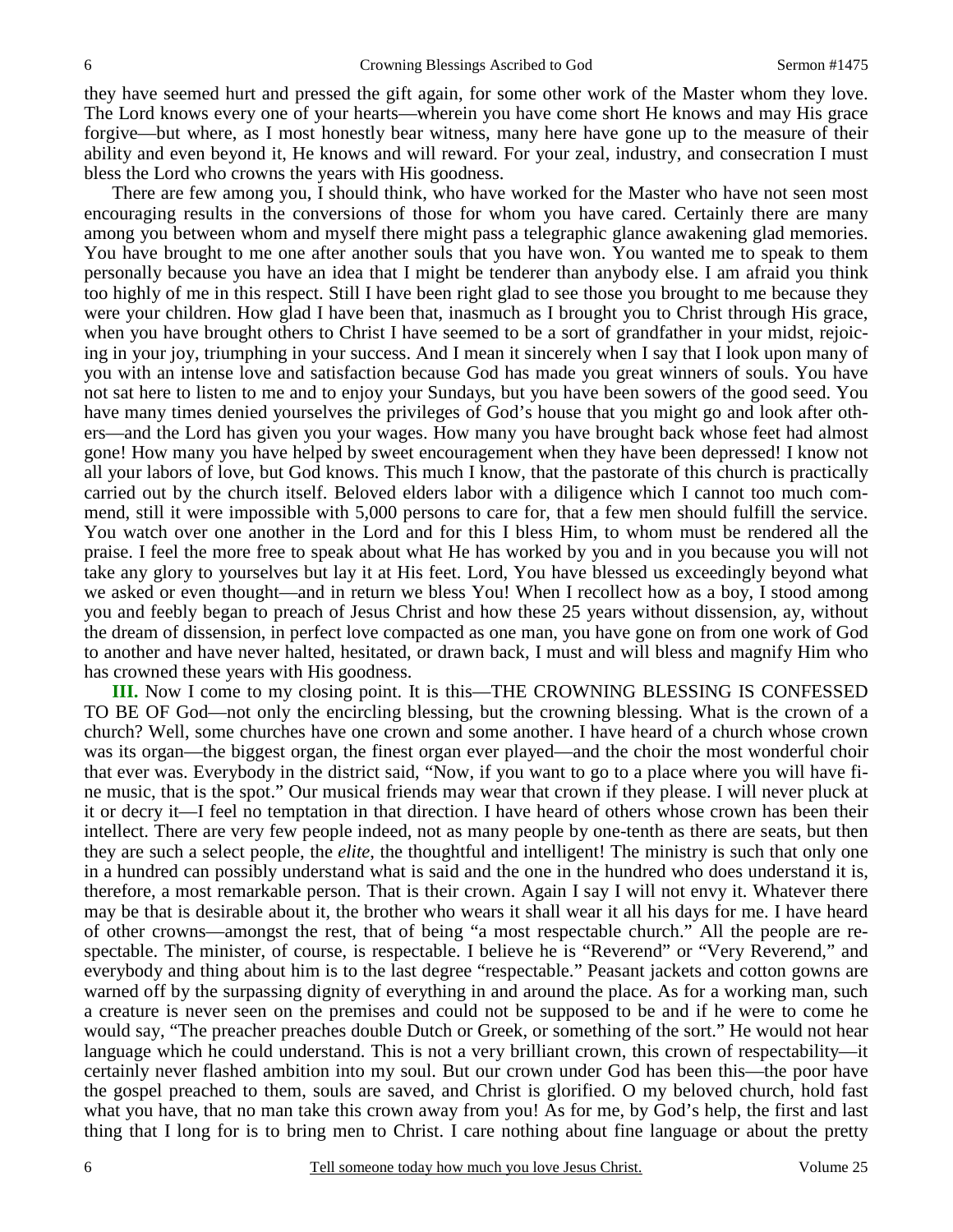speculations of prophecy or a hundred dainty things, but to break the heart and bind it up—to lay hold on a sheep of Christ and bring it back into the fold is the one thing I would live for. You also are of the same mind, are you not? Well, we have had this crowning blessing that, as nearly as I can estimate, more than 9,000 persons have joined this church. If they were all alive now or all with us now, what a company they would be. Some have fallen asleep and many are members with other churches, working for the Master where they are probably more influential than they could have been at home. Some of our members we were glad to lose because our loss was the gain of the universal church. We sent them out to colonize and so to increase the Master's kingdom. For these 9,000 and more let God be praised. It is a crown in which we must and will rejoice.

 But another crown to any church, I think, is when its members are maintained in their profession. If many are added and then they are scattered again—if they do but come to go, if they are found and then straightway lost—what is the benefit of it? But this has been our crown of rejoicing, that we have seen the young converts matured in grace. The blade has become the ear and the ear has become the full corn in the ear, for which God is thanked. And there has been this about it, that as we built together as living stones, so we have remained together. I have a great many faults and I often wonder how it is you put up with me, but we have not thought of parting—the mortar which holds us together in the building is very binding. I am not so much surprised that I put up with you, for it is my duty and office to bear with all and none of you have caused me grief, except such as have walked unworthy and grieved the Spirit of God. We have gone on well together, under God's blessing these many years and have no hesitation about continuing in the same loving unity.

 During these 25 years, I have had to attend to the quarrels and differences of scores of little churches where their weakness should have been the strongest argument for union. Men usually divide when they are already too few for the work and this is a most grievous evil under the sun. Churches torn apart with contention have laid the wretched differences before me and I have had many a heavy burden to carry while trying to set things right. But I have not had to spend one five minutes in seeking to heal a breach in this church or maintain its unity. The Lord has given us brotherly love and unto His name be praise. Brethren who have been members of other churches where you have seen trouble, you know what a comfort it is to be connected with a church where we endeavor to walk in love to one another and where the noise of war has not disturbed our gates. Truly I must say and I do say it, "O Lord, You give peace in our borders and You fill us with the finest of the wheat. You crown the years with Your goodness."

 But is this all? We ought to bless God for the fruit-bearing ones that have been among us. Workers of all sorts are found for the different agencies of the church as they are required and God has given us some whom He has honored exceedingly, who are our strength for home work. But besides that, this church has this day an army of above 400 ministers trained at her side who are now scattered all over the globe preaching the gospel of Jesus Christ, while as a militia we have some 80 or more disseminating godly books.

 Best of all, we have a growing band of missionaries. My heart leaped within me on Monday night when I heard the young people and saw how one and another of our brethren were devoting themselves to mission work. This I reckon to be the brightest crown of all. If the Lord will but infuse the missionary spirit into us and force out many to go abroad to preach the gospel of Jesus Christ our cup will run over and we shall again have to say, "Praise waits for You, O God, in Zion, for You crown the years with your goodness."

 Last of all, and never to be forgotten, during these 25 years there have gone from us to the upper realms about 800 who had named the name of Jesus. Professing their faith in Christ, living in His fear, dying in the faith, they gave us no cause to doubt their sincerity and therefore we may not question their eternal safety. Many of them gave us in life and in death all the tokens we could ask for of their being in Christ and therefore we sorrow not as those that are without hope. Why, when I think of them, many of them my sons and daughters now before the throne, they fill me with solemn exultation. Do you not see them in their white robes? Eight hundred souls redeemed by blood. These are only what we know of and had enrolled. How many there may have been converted here who never joined our earthly fellowship, but nevertheless, have gone home, I cannot tell. There probably have been more than those whose names we know, if we consider the wide area over which the printed sermons circulate. They are gathering home, one by one, one by one, but they make a goodly company. Our name is Gad, for "a troop comes."